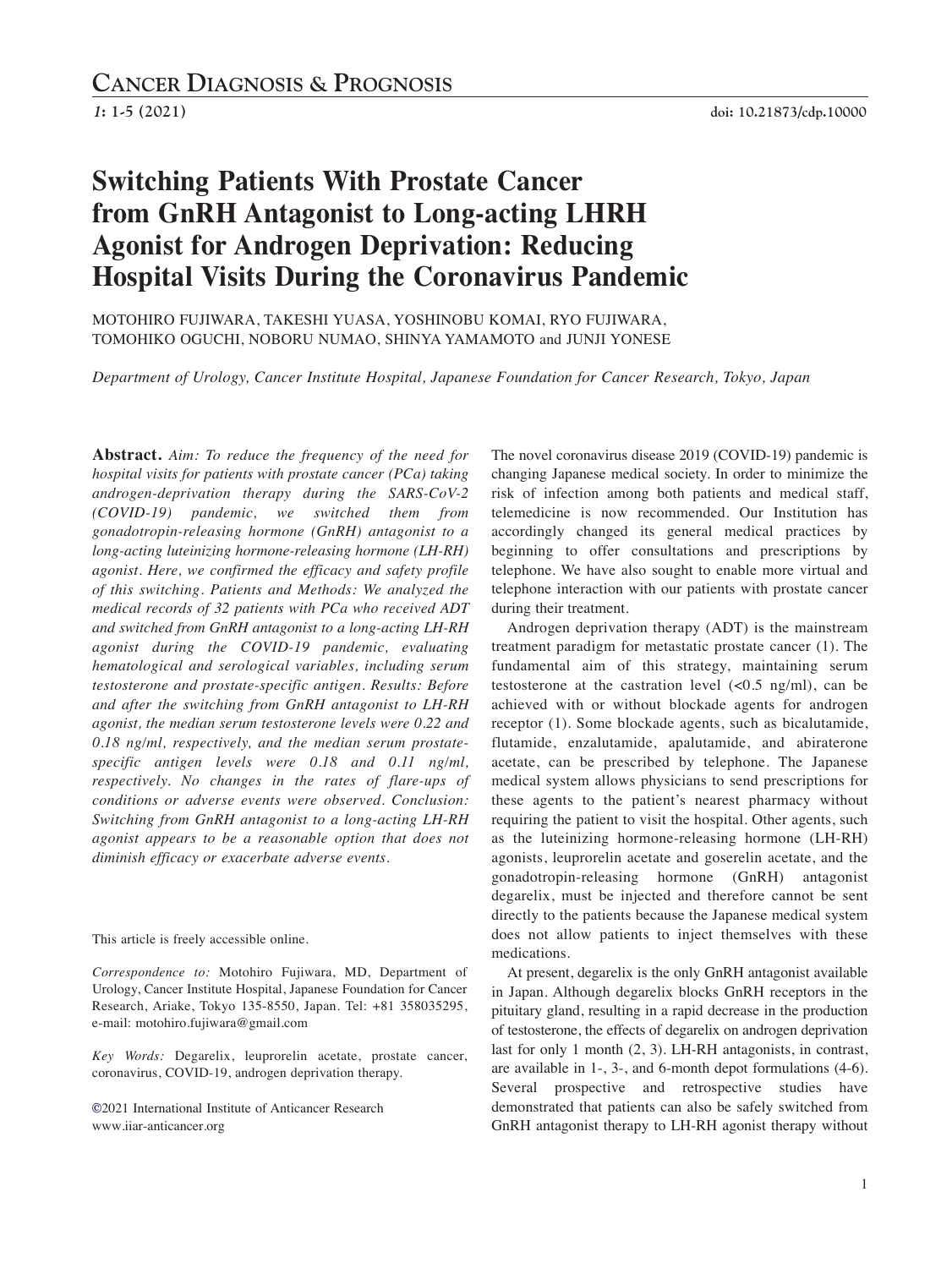| Characteristic                                |                        | Value             |
|-----------------------------------------------|------------------------|-------------------|
| Age, years                                    | Median (IQR)           | 73 (68-77)        |
| ECOG PS, $n$ $(\%)$                           | $\geq$ 2               | $7(21.9\%)$       |
| Gleason score, $n$ (%)                        | $\geq 8$               | 28 (87.5%)        |
| Prostate-specific antigen, ng/ml              | Median (IQR)           | $0.18(0.12-0.28)$ |
| Testosterone, ng/ml                           | Median (IQR)           | $0.22(0.03-0.93)$ |
| Concurrent therapy, $n$ (%)                   | Yes                    | $25(78.1\%)$      |
|                                               | None (ADT monotherapy) | 7(21.9%)          |
|                                               | <b>Bicalutamide</b>    | $10(31.2\%)$      |
|                                               | Flutamide              | $2(6.3\%)$        |
|                                               | Abiraterone acetate    | 6(18.7%)          |
|                                               | Enzalutamide           | $7(21.9\%)$       |
| Prior radical prostatectomy, $n$ (%)          | Yes                    | $0(0\%)$          |
| Prior radiation therapy for prostate, $n$ (%) | Yes                    | $4(12.5\%)$       |
| Metastasis, $n$ (%)                           | Lymph node             | $21(65.6\%)$      |
|                                               | Bone                   | 22 (68.8%)        |
|                                               | Visceral               | $4(12.5\%)$       |
| Castration-resistant prostate cancer, $n$ (%) | Yes                    | $8(25.0\%)$       |

Table I. Patient characteristics at the time of switching from gonadotrophin-releasing hormone antagonist to luteinizing hormone-releasing hormone *agonist (n=32).*

IQR: Interquartile range; ECOG PS: Eastern Cooperative Oncology Group performance status; PSA: prostate-specific antigen, ADT: androgen deprivation therapy.

any adverse clinical or oncological effects (7-10). In order to reduce the frequency of required hospital visits for our patients during the COVID-19 pandemic, we switched them from the GnRH antagonist degarelix to long-acting LH-RH agonists. Here, we report the efficacy and safety profile of this emergent switch in a retrospective pilot study.

## **Patients and Methods**

*Patients and treatments.* At the initial outbreak of the COVID-19 pandemic, we began offering prescription consultations and sending prescriptions by telephone without blood examinations. Patients were invited to reduce the frequency of their required hospital visits by switching from 80 mg degarelix to a long-acting LH-RH agonist. Here, we reviewed the medical records of 32 Japanese patients who received ADT for prostate cancer at our Institution and who switched from 80 mg degarelix to a long-acting LH-RH agonist at the outset of the pandemic between April and June 2020. To measure patients' hematological and serological variables, including serum tumor markers, prostate-specific antigen (PSA) was usually assessed at least every 1 to 3 months. Toxicity was assessed according to the National Cancer Institute Common Terminology Criteria for Adverse Events version 4.0 (11). This retrospective study was approved by the Institutional Review Board of the Cancer Institute Hospital, Japanese Foundation for Cancer Research (2020-1141).

*Statistical analysis.* The Wilcoxon signed-rank test was used for comparisons of testosterone and PSA. All statistics are reported as the mean±standard deviation unless otherwise indicated, and *p*values less than 0.05 were considered statistically significant. All statistical analyses were performed using JMP software version 12.1 (SAS Institute Inc., Cary, NC, USA).

## **Results**

*Patient characteristics.* Among the patients with prostate cancer who were treated at our Institution during the study period, this study examined 32 who switched from 80 mg degarelix to a long-acting LH-RH in order to reduce the risk of infection with SARS-CoV-2 by minimizing the frequency of hospital visits. Of these 32 patients, 30 (93.8%) switched to 22.5 mg leuprolide acetate, while the remaining two (6.2%) switched to 11.25 mg leuprolide acetate. Patient characteristics and demographic data at the time of this switch are shown in Table I. All 32 patients had previously undergone ADT with a GnRH antagonist and switched to an LH-RH agonist. Moreover, androgen receptortargeting agents such as bicalutamide, flutamide, enzalutamide, and abiraterone acetate were administered to 25 (78.1%) of these patients. One fifth of all patients demonstrated poor Eastern Cooperative Oncology Group performance status (≥2) (Table I). In addition, at the initial diagnosis with prostate cancer, median serum testosterone and PSA levels were 3.83 ng/ml [interquartile range (IQR)=1.84-4.90 ng/ml] and 135.5 ng/ml (IQR=17.4-620.8 ng/ml), respectively.

*Changes in serum testosterone and PSA level upon switching from Gn-RH antagonist to LH-RH agonist.* Before the switch from the GnRH antagonist to the LH-RH agonist, the median serum testosterone level was 0.22 ng/ml (IQR=0.12-0.28 ng/ml); after the switch to the long-acting agonist, it was 0.18 ng/ml (IQR=0.10-0.36 ng/ml). this difference was not significant (*p=*0.122, Figure 1A). If castration-level serum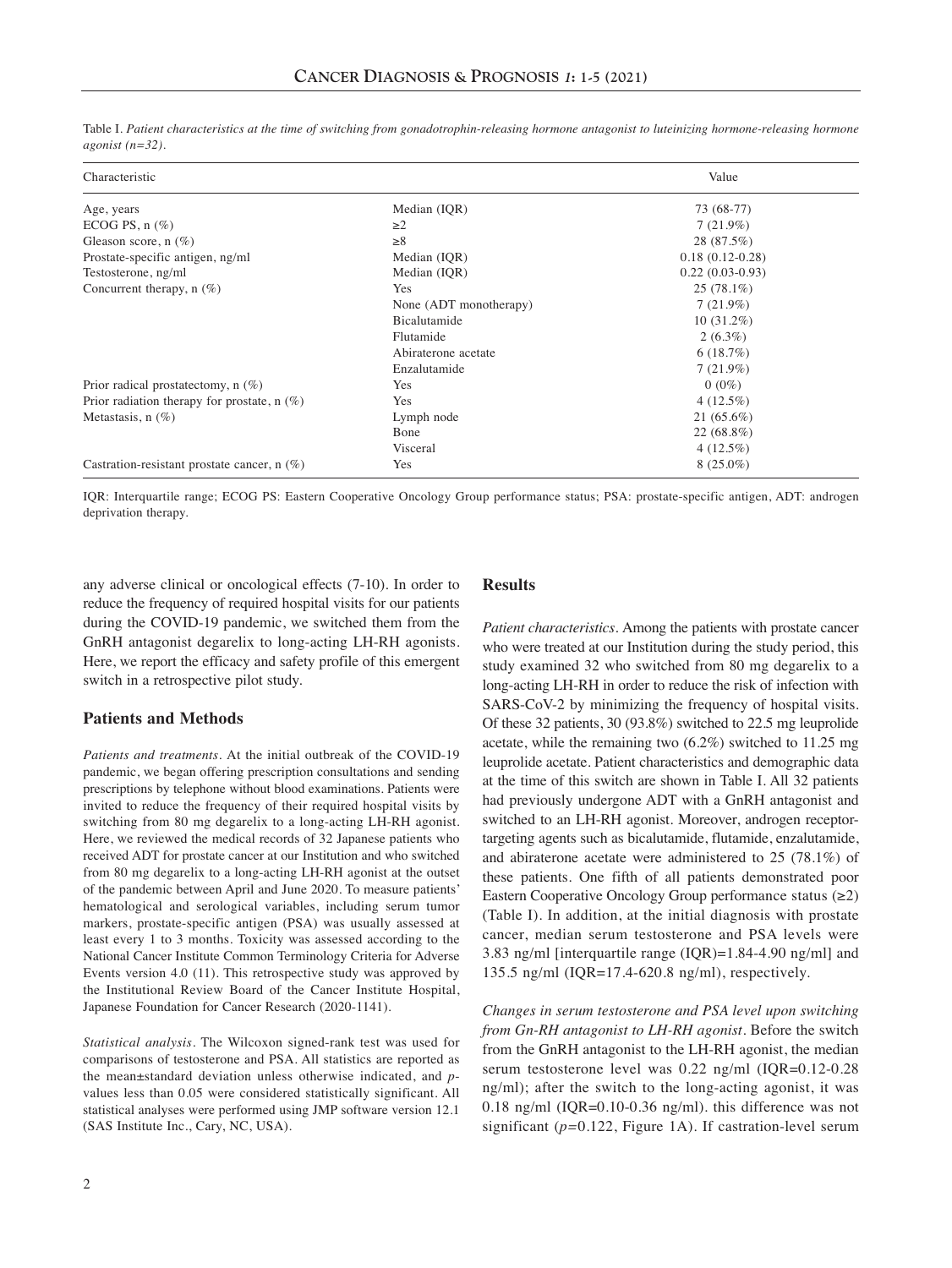

Figure 1. Comparison of serum levels of testosterone (A) and prostate-specific antigen (PSA) (B) before and after switching from 80 mg degarelix to long-acting leuprorelin. Left panels: The serum levels of testosterone and PSA of all 32 patients before and after the switch. Right panels: Box *plots of serum of testosterone and PSA levels before and after the switch.*

testosterone is defined as  $\leq 0.5$  ng/ml, one patient (no. 9) had exceeded this level before the switch but achieved it after the switch, while one other patient (no. 21) had achieved castration-level serum testosterone before the switch but exceeded it after the switch. All other patients' serum testosterone levels remained below that threshold both before and after the switch. Thus, the percentage of individuals with testosterone suppression  $(\leq 0.5 \text{ ng/ml})$  both before and after the switch were 96.9% (31/32). In addition, before the switch from GnRH antagonist to LH-RH agonist, the median serum PSA level was 0.18 ng/ml (IQR=0.03-0.93 ng/ml); three or six months after the switch, it was 0.11 ng/ml (IQR=0.02- 0.98 ng/ml). This difference was likewise not significant (*p=*0.435, Figure 1B). In this pilot study, no patient experienced a testosterone surge or a symptomatic prostate cancer flare-up. Furthermore, to date, none of these patients has contracted COVID-19.

*Safety profile of the switch from Gn-RH antagonist to LH-RH agonist.* Adverse events such as hot flashes, loss of libido, and fatigue were minimal among all patients. No changes in or flare-ups of any adverse events were linked to the switch to leuprolide. Moreover, all patients reported that they preferred leuprolide to degarelix because of the reduced incidence of injection site reaction.

#### **Discussion**

In this retrospective pilot study, we demonstrated the safety profile of switching Japanese patients with prostate cancer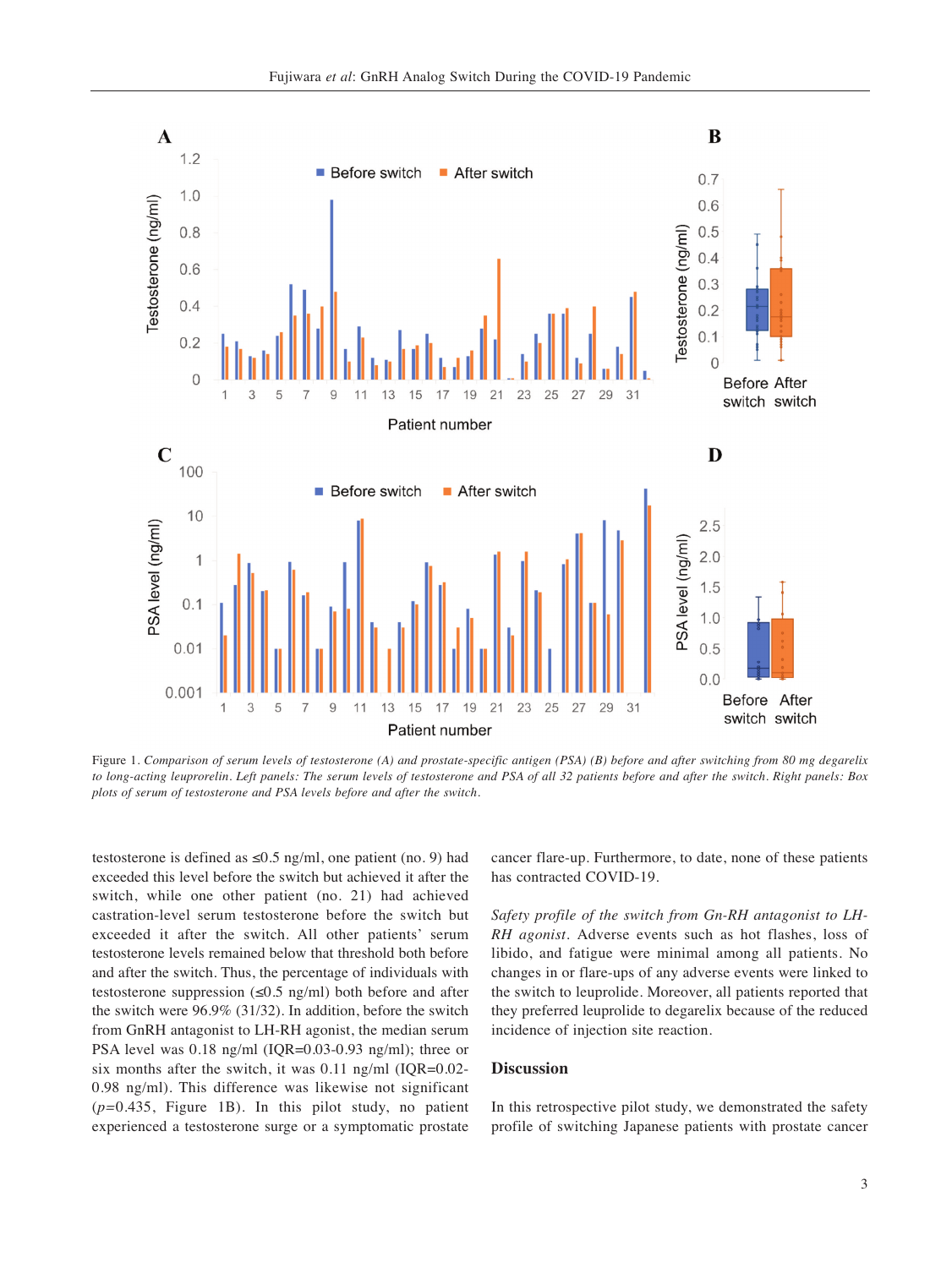from a GnRH antagonist to a long-acting LH-RH agonist without any impairment of drug efficacy in the context of the COVID-19 pandemic. Most patients (96.9%) achieved a castration-level of serum testosterone, as in previous reports on these drugs (7-10). The 2020 onset of the COVID-19 pandemic required rapid and unprecedented changes to Japanese medical society. Our cancer screening center was temporarily closed; since it reopened, in order to reduce the risk of transmission, the body temperature of all outpatients is measured in front of the hospital before they enter. Any patient with a high body temperature must consult with an Infectious Disease Department and undergo a health check, which sometimes includes a thoracic computed tomographic scan and a coronavirus polymerase chain reaction test. Our Department of Urology has also changed its typical methods by beginning to offer consultations and prescription services by telephone. In addition, in order to reduce the number of hospital visits necessary, patients with prostate cancer were offered the option to switch from a GnRH antagonist to a long-acting LH-RH agonist.

At our Hospital, degarelix is only available in a 1-month depot formulation. The 3-month depot formulation is not used due to an unacceptably high rate of injection site reactions (12). In addition, the efficacy and safety profile of switching from a 1-month depot to a 3-month depot of degarelix have not been confirmed. Therefore, the Japanese medical system does not allow this switch. Because degarelix produces a rapid reduction in serum testosterone without flare-ups, most patients with metastatic prostate cancer at our hospital currently start ADT with degarelix (2, 3).

Regarding the switch from this GnRH to a long-acting LH-RH agonist, several prospective and retrospective studies have previously been reported because many patients prefer the longer-acting formulation as it reduces the number of hospital visits (7-10). Zuckerman *et al.* have reported a prospective, single-arm, open-label trial for the evaluation of a potential testosterone surge during the transition from degarelix to leuprolide (8). In this study, although four out of 45 patients (8.9%) experienced a testosterone surge with a mean peak serum testosterone of 80.7 ng/dl, the level in all of these patients returned to castration level within 7 days of the switch and no patients developed clinical symptoms (8). Miyazaki *et al.* also conducted a prospective study that investigated the efficacy and safety profile of this switch among patients with treatment-naïve prostate cancer (n=40) and who were initially treated with degarelix, then switched to leuprolide within 3 months. Clinical symptoms were not exacerbated either before or after the switch in any patient. Neither significant elevation of PSA level nor exacerbated clinical symptoms were observed in any patient (9). In addition, Asakawa *et al.* compared the survival periods between patients who switched from degarelix to an LH-RH agonist (changed group) and patients who continued with

degarelix treatment (continued group) (10). The overall 5 year survival was statistically superior in the changed group (96.6%) than in the continued group (74.1%) (*p=*0.006) (10). Based on these prospective and retrospective studies, we decided that it would be advantageous to switch our patients from the GnRH antagonist to long-acting LH-RH therapy in response to the COVID-19 pandemic. The present study shows that GnRH antagonist therapy can be safely changed to an LH-RH agonist without any adverse clinical or oncological effects. Therefore, we propose this switch to be a useful measure that the prostate cancer community can take during the COVID-19 pandemic.

The major limitations of our study are that its design was retrospective in nature and that the study cohort was small in size. However, due to the ongoing COVID-19 pandemic, no large, multi-institutional, prospective or retrospective urological study is currently possible in Japan.

In conclusion, based on the data presented in this retrospective pilot study, switching from degarelix to longeracting leuprolide appears to be a reasonable therapeutic option as it is not linked to any loss of efficacy or the exacerbation of any adverse event. This switch is a useful strategy by which hospitals can reduce the chance of COVID-19 transmission among their patients and staff while also delivering necessary cancer therapy.

## **Conflicts of Interest**

T. Yuasa received remuneration for a lecture from Astellas (Tokyo, Japan). The other Authors declare that they have no conflicts of interest that might be relevant to the contents of this article.

## **Authors' Contributions**

MF and TY contributed to the conception and design of the study; MF contributed to the analysis and interpretation of the data, carried out the statistical analysis, and drafted the article; all Authors contributed to the acquisition of data, critical revision of the article, and approved the final submitted version.

## **Acknowledgements**

This study was partly funded by the Smoking Research Foundation and JSPS KAKENHI Grant Number 16K11035 (TY).

#### **References**

- 1 Mottet N, Cornford P, van den Bergh RCN, Briers E (Patient Representative), De Santis M, Fanti S, Gillessen S, Grummet J, Henry AM, Lam TB, Mason MD, van der Kwast TH, van der Poel HG, Rouvière O, Schoots IG, Tilki D and Wiegel T: EAU Guidelines: Prostate Cancer. Available at: https://uroweb.org/ guideline/prostate-cancer [Last accessed on February 16th 2021]
- 2 Klotz L, Boccon-Gibod L, Shore ND, Andreou C, Persson BE, Cantor P, Jensen JK, Olesen TK and Schröder FH: The efficacy